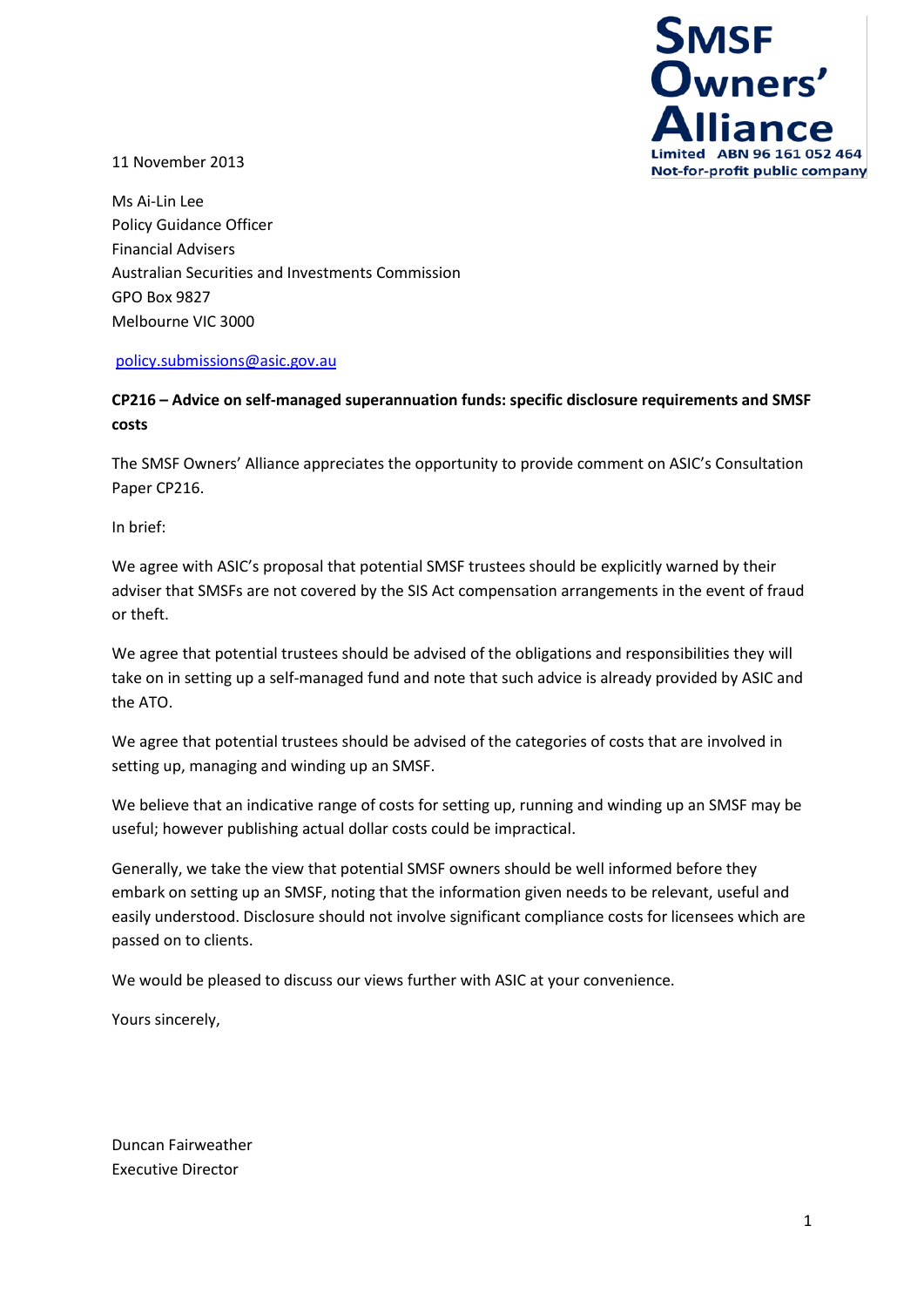#### **B1Q1 – Do you agree with our proposed disclosure requirement in Table 1?**

*Yes. We believe it is relevant for potential SMSF owners to know they are not covered by compensation under the SIS Act in the event of fraud or theft.*

*We note that the ATO website and ASIC's 'MoneySmart' webpage warn people setting up SMSFs that they are not covered by compensation arrangements.*

*In the Trio case, both APRA-regulated and self-managed funds suffered losses. We suggest it would be appropriate for APRA-regulated funds to disclose that members of all APRA-regulated funds will bear the cost, reflected in their unit values, in the event that some funds suffer loss through fraud or theft and are compensated.*

**B1Q2 – Do you think that the proposed warning will benefit clients who are considering setting up or switching to an SMSF? What other warnings would help clients decide whether it is appropriate in their circumstances to establish or switch to an SMSF?** 

*The proposed warning generally will be of benefit to potential SMSF owners.*

*We consider the information available on the ATO and ASIC websites sufficiently informs potential SMSF trustees of the responsibilities they must assume on setting up a self-managed fund.*

**B1Q3 – Do you think the proposed warning should be given to clients in a prescribed format? Should it be given in a stand-alone document or should it feature prominently in the Statement of Advice (SOA)?**

*So long as the warning is given some prominence, the adviser should have discretion as to whether the warning is part of the SOA or a stand-alone document. Cost and utility may be factors in this choice.*

# **B1Q4 – Do you think that clients should be asked to sign a document acknowledging that they understand SMSFs are not entitled to receive compensation under the SIS Act?**

*No, so long as the warning is included in the SOA or a separate document. We note that new trustees are already required to make a declaration to the Australian Taxation Office that they understand their responsibilities and obligations (refer Table 2 – Point 1). If it is considered that a specific acknowledgement of the lack of compensation should be required, it would be practical and efficient for it to be incorporated in the ATO trustee declaration.*

# **B1Q5 – Are the proposed disclosure requirements likely to result in additional compliance costs for AFS licensees and their authorised representatives?**

*SMSFOA is not able to comment on what compliance costs might be incurred for licensees but we assume there may be some. As a general observation, regulatory costs should be kept to a necessary minimum as these costs will be borne ultimately by the consumer.*

### **B1Q6 – Are there any practical problems with the implementation of this proposal?**

*Not to our knowledge, apart from the comments made in response to other questions.*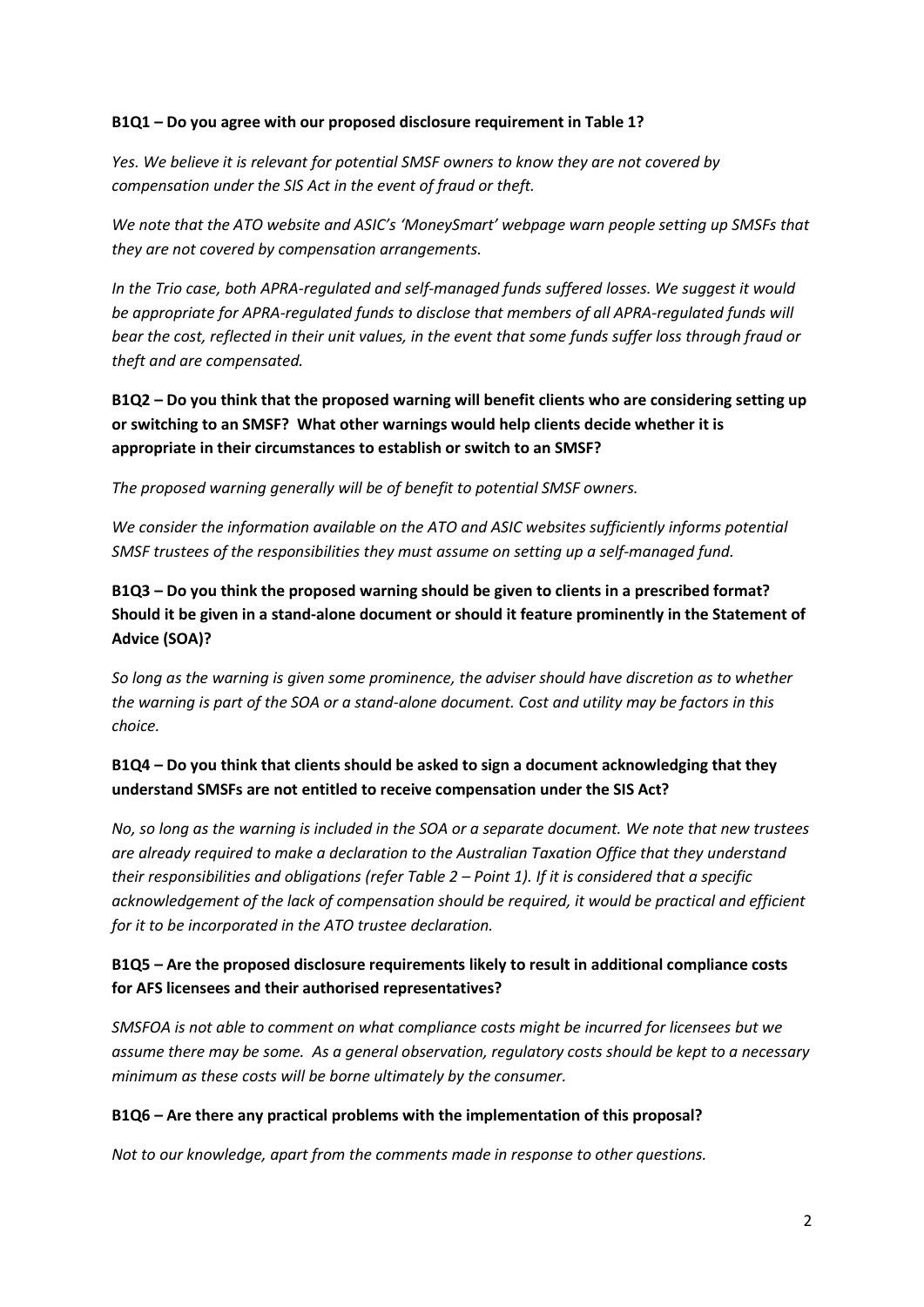#### **B2Q1 – Do you agree with our proposed disclosure requirements in Table 2?**

*Generally, yes. The proposed disclosure topics cover aspects of setting up and maintaining an SMSF that people need to know. Table 2 provides a useful framework for such disclosure.*

**B2Q2 – Do you think that the proposed warning will benefit clients who are considering setting up or switching to an SMSF? What other warnings would help clients decide whether it is appropriate in their circumstances to establish or switch to an SMSF?** 

*The proposed warning generally will be of benefit to potential SMSF owners.*

*We consider the information available on the ATO and ASIC websites sufficiently informs potential SMSF trustees of the responsibilities they must assume on setting up a self-managed fund. Trustees of newly-established funds must make a declaration to the ATO that they are aware of their legal obligations.*

**B2Q3 – Do you think the proposed disclosure requirements in Table 2 should be given to clients in a prescribed format?**

*It would be appropriate for the disclosures to be made in the SOA.*

**B2Q4 – Do you think clients should be asked to sign a document acknowledging the responsibilities and risks of running an SMSF? Are there any alternatives to obtaining client acknowledgement that will help to ensure clients understand the risks associated with SMSFs?**

*Consistent with our response to B1Q4, we don't believe it is necessary for clients to sign a document of acknowledgement so long as the responsibilities and risks are clearly spelled out in the SOA. However, if ASIC believes that such a declaration is necessary, it would be more efficiently included in the trustee declaration already required by the ATO.* 

# **B2Q5 – Are ASIC's proposed disclosure requirements likely to result in additional compliance costs for AFS licensees and their authorised representatives?**

*As with B1Q5, we are not in a position to say what additional compliance costs might be entailed for licensees, however it is important for any such costs to be kept to a minimum as ultimately the client will pay.*

### **C1Q1 – Do you agree with Rice Warner's findings, in particular with regard to:**

- (a) The way Rice Warner has described SMSF costs in its report
- (b) Rice Warner's analysis of the points at which an SMSF becomes cost-effective compared with an APRA regulated fund?

*We consider the Rice Warner report to be a useful point of reference for people considering establishing an SMSF and we have posted it to our website. To remain useful and current, the Rice Warner report or similar information would need to be updated from time to time.*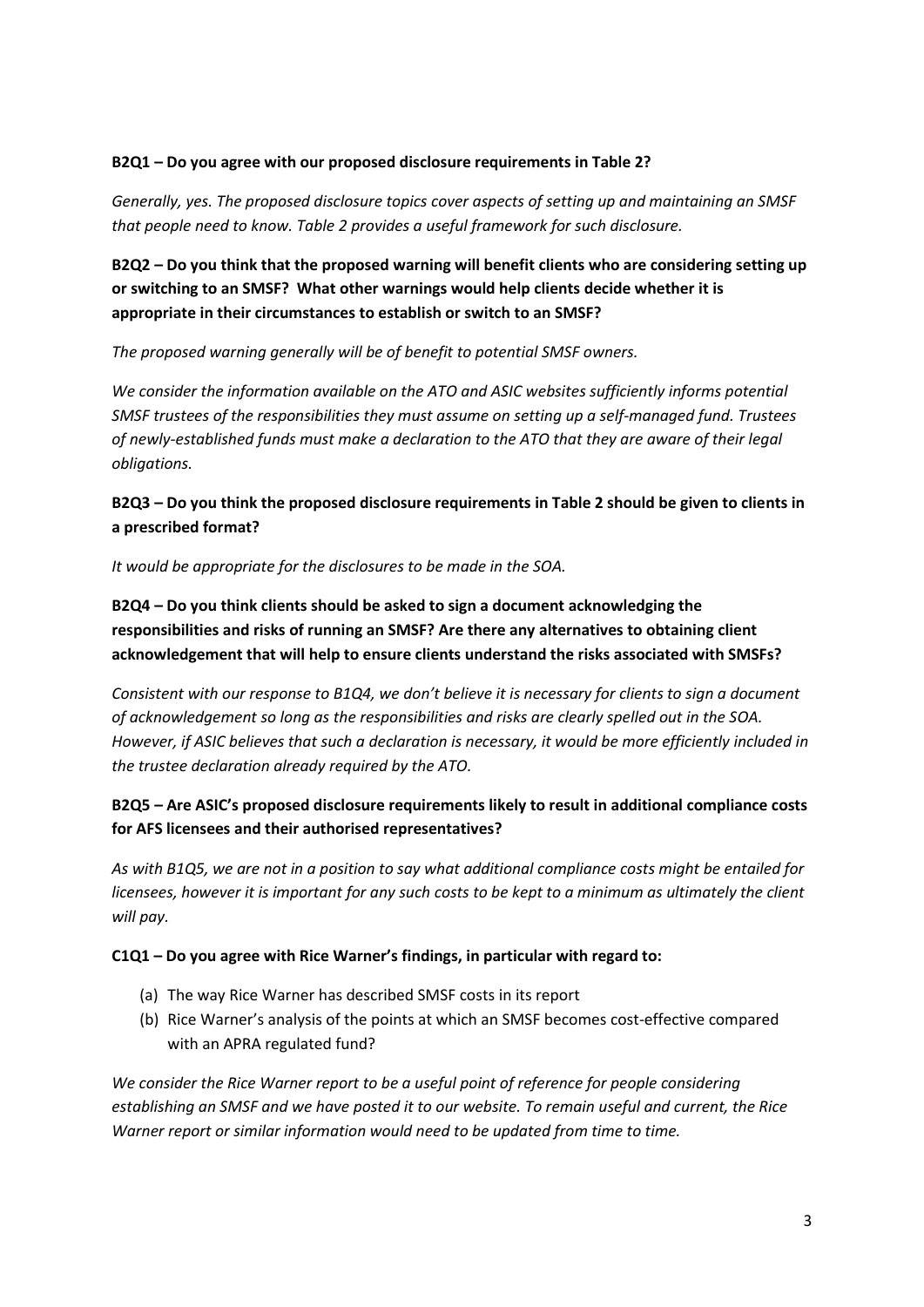*The report gives estimated cost ranges for SMSFs of various asset sizes and degree of involvement by the trustees. Beyond these indicative cost estimates, it is difficult to be more precise given differences between SMSFs in asset sizes, asset allocation and the extent of research, investment execution and administration undertaken by the trustees. For example, an SMSF with a simple asset allocation of indexed share funds and cash, based on investment advice, will cost less to run than an SMSF with more complex asset allocation under an actively managed investment strategy which might include share trading and direct investment in property. The complexity of the fund will be reflected in advisory, administration, accountancy and audit costs.*

*We note that the provision of administration services to SMSFs is a competitive market with providers offering online SMSF administration tools at relatively low cost.*

*With regard to Point 4 in Table 4 – whether advice should be required on a minimum starting balance for SMSFs – we note that the Rice Warner report says the competitive threshold for SMSFs v APRA funds is \$200,000. While this accords with variously reported estimates from industry practitioners of around \$200-300,000, we note that the viable starting balance for an SMSF will depend on the age, saving capacity and degree of commitment of the members. For example, young people with good career prospects could viably start an SMSF with a lower initial balance than older people in the latter stage of their working lives. Any guidance by ASIC on an appropriate starting balance should be qualified by stating that the viability of a self-managed fund will depend on the capacity of its members to save and their commitment to achieve financial self-reliance.*

*Finally, we note that while costs are relevant, other factors are also important including satisfaction with the level of service provided and confidence in the quality of advice offered. SMSF owners may be willing to pay above the average rate for good service and advice and will make their own judgement in this regard. Rice Warner's report (A Survey of the Financial Needs and Concerns of SMSF Members - November 2012) showed that SMSF owners were less likely to be satisfied with* advice that cost less than \$500 but more likely to be satisfied with advice that cost up to \$2,000.

### **C1Q2 – Do you agree ASIC should provide guidance on the costs associated with setting up, managing and winding up an SMSF?**

#### **(a) What are the costs associated with setting up, managing and winding up an SMSF?**

*The Rice Warner report lists these costs at 3.1. It would be helpful for ASIC to publish a list of the categories of costs involved in setting up and maintaining an SMSF. This list should also point out costs that are particular to SMSFs, such as insurance, the ATO supervisory levy and ASIC's fee for corporate trustees. For the reasons given in response to C1Q1 it may not be feasible for ASIC to give meaningful comparative costs beyond broad cost range indicators of the type contained in the Rice Warner report. We note that the ATO publishes general cost information, including the ratio of operating expenses to total assets and audit costs in its annual SMSF statistical overview, though these numbers are somewhat dated as the latest report available is for 2010-11. That report showed that in 2011, 65% of SMSFs had an operating expense ratio of less than 1% of assets and 40% had an operating expense ration of less than 0.25%.*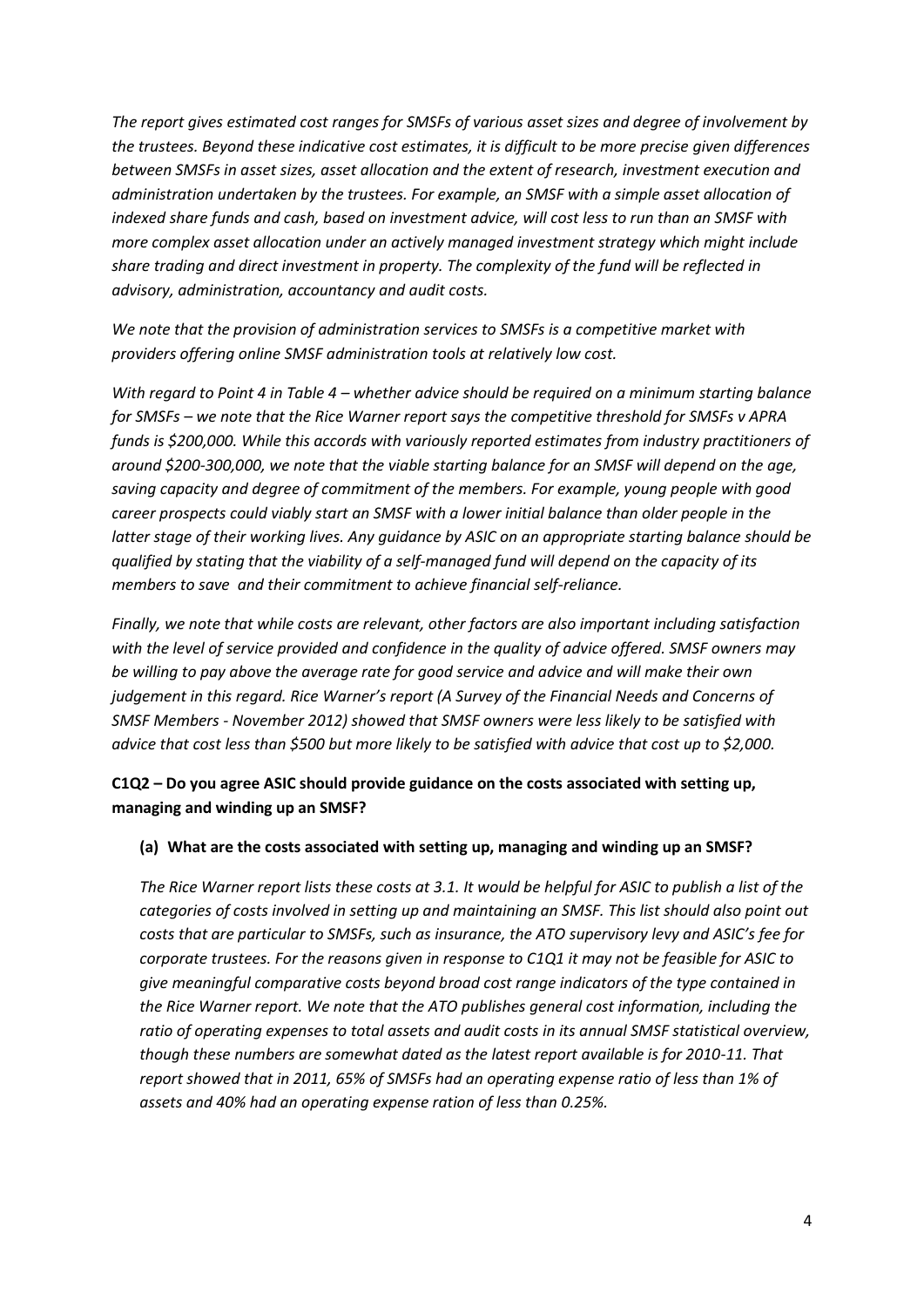- *a.* **Is insurance purchased through an SMSF cost effective compared with insurance through an APRA regulated fund?** *We have not done a comparative analysis of insurance costs as we lack the resources to do so.*
- **b. Do you think ASIC should provide actual dollar costs (or a range of dollar costs) for the following SMSF costs?** *No. While relevant cost indications could be useful to SMSF trustees, it would be difficult for ASIC to establish actual dollar cost benchmarks as the cost of running a fund will vary according to the circumstances of the fund in terms of type and spread of investments, how actively trustees manage their funds and the tools and services they may source from a competitive marketplace. These factors and the associated costs will be continually changing. Apart from these practical considerations, we question whether it would be appropriate for ASIC to publish dollar costs which would then be taken as an indication of officially approved costs.*
- **c. The cost of setting up, managing and winding up an SMSF?**

*As mentioned above, apart from giving an indicative range (as per the Rice Warner report), it will be difficult for ASIC to provide actual dollar costs given variations in the asset mix, degree of self-management by trustees and their use of the suite of products offered competitively by service providers. If these costs could be quantified accurately, they would need to be updated periodically. ASIC would need to consider whether publishing dollar costs would imply these to be officially approved.*

- *d.* **The time cost associated with managing an SMSF?** *It would be difficult to assess this given variations in the mix of fund assets, the expertise of trustees and the degree to which they might seek professional advice and management. While we have no research insights on this question, we believe that most trustees would expect that in taking on the responsibility of a self-managed fund they should be prepared to spend some time attending to the good management of the fund and its compliance with the law. Whether this is an economic use of their time is for them to judge.*
- *e.* **The cost of an SMSF not having access to compensation under the SIS Act?** *Apart from pointing out that SMSFs are not covered by compensation in the event of fraud or theft, it would be difficult to give an indication of the cost since this would depend on the circumstances and extent of each instance of theft or fraud.*
- *f.* **The cost of obtaining insurance?** *ASIC should certainly point out that insurance is a specific cost that may be incurred by SMSFs. An indication of insurance costs would be helpful to potential (and existing) SMSF owners; however it may prove difficult to set meaningful cost benchmarks because the circumstances of the trustees of SMSFs, and their insurance risk, will differ.*

### **(b) What are the costs and benefits of SMSF structures compared with other superannuation vehicles?**

*The key benefit of SMSFs is that they allow people to take control of their own retirement savings and choose their own investment strategy – see Rice Warner's November 2012 report: "A Survey of the Financial Needs and Concerns of SMSF Members". This reported listed the important benefits perceived by survey respondents as:*